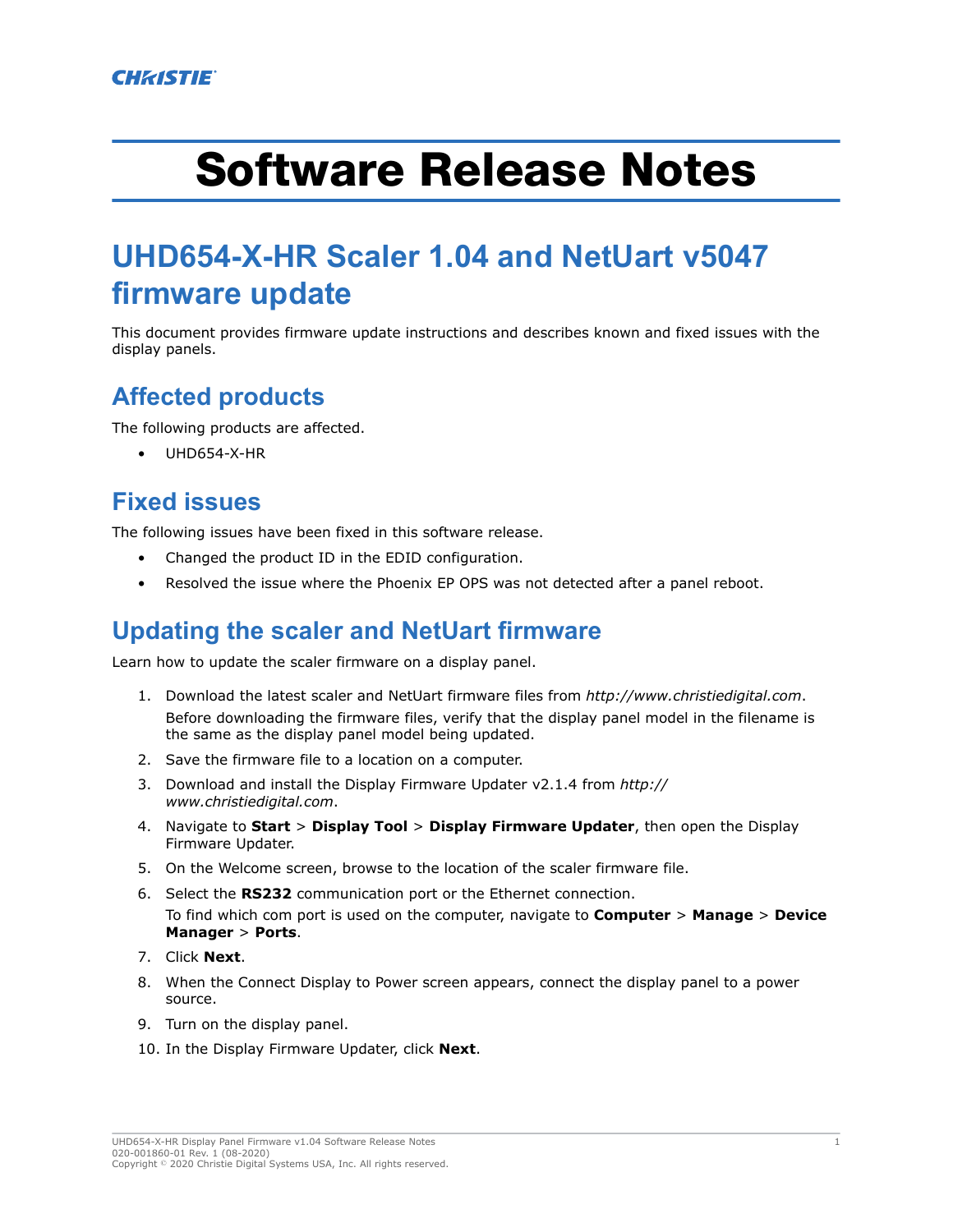

11. When the Connect Display to this Computer screen appears, connect an Ethernet or RS232 cable to the computer and display panel.

If the computer does not have a RS232 port, connect a USB cable between the computer and display panel.

12. On the display panel, select the display or displays to update.

To update all displays in the video wall, select **All Display**. A maximum of 25 displays can be updated at once.

- 13. In the Display Firmware Updater, click **Next**. A progress bar appears as the Display Firmware Updater searches for the display panel.
- 14. To begin the update, when the Ready to Update display screen appears, click **Next**. A progress bar appears when the update begins. During the update, do not start or exit any programs on the computer, connect or disconnect any cables, or use the keypad or remote control for the display panel. The update may take up to three minutes to complete.
- 15. When the Results screen appears, disconnect the RS232 or network cable then click **Exit**.
- 16. Restart the display panel.
- 17. Repeat steps 5-15 for the NetUart firmware.

#### **Updating the Net2Uart firmware**

Install the new firmware to update the display panel.

Complete the following update using Internet Explorer.

- 1. On a computer, download the latest firmware file from *<http://www.christiedigital.com>*.
- 2. Save the firmware file to a location on the computer.
- 3. Using an Ethernet connection, connect a display panel to the computer.
- 4. To connect to the Net2Uart module, in Internet Explorer, navigate to the IP address of the display panel.
- 5. When the log in window appears, complete the following.
	- a) In the ID field, type admin.
	- b) In the Password field, type system.
- 6. When the Network Status screen appears, in the left pane, click **Administrator** > **Firmware update**.
- 7. On the Firmware Update screen, click **Load**. The flash memory is erased to prepare for the firmware update. When the screen is updated, proceed to step 8.
- 8. To select the firmware file, in the Firmware Update by Web Browser area, click **Browse**.
- 9. To begin updating the firmware, click **Update**. When the firmware update is complete, the browser is redirected to the log in page.
- 10. In the on-screen display, navigate to **Advanced Settings** > **Load Default Settings**, and click **Enter**.

The default username is admin, and the default password is the serial number of the panel. At a future date to reset the password to the default, perform a factory reset and repeat step 10.